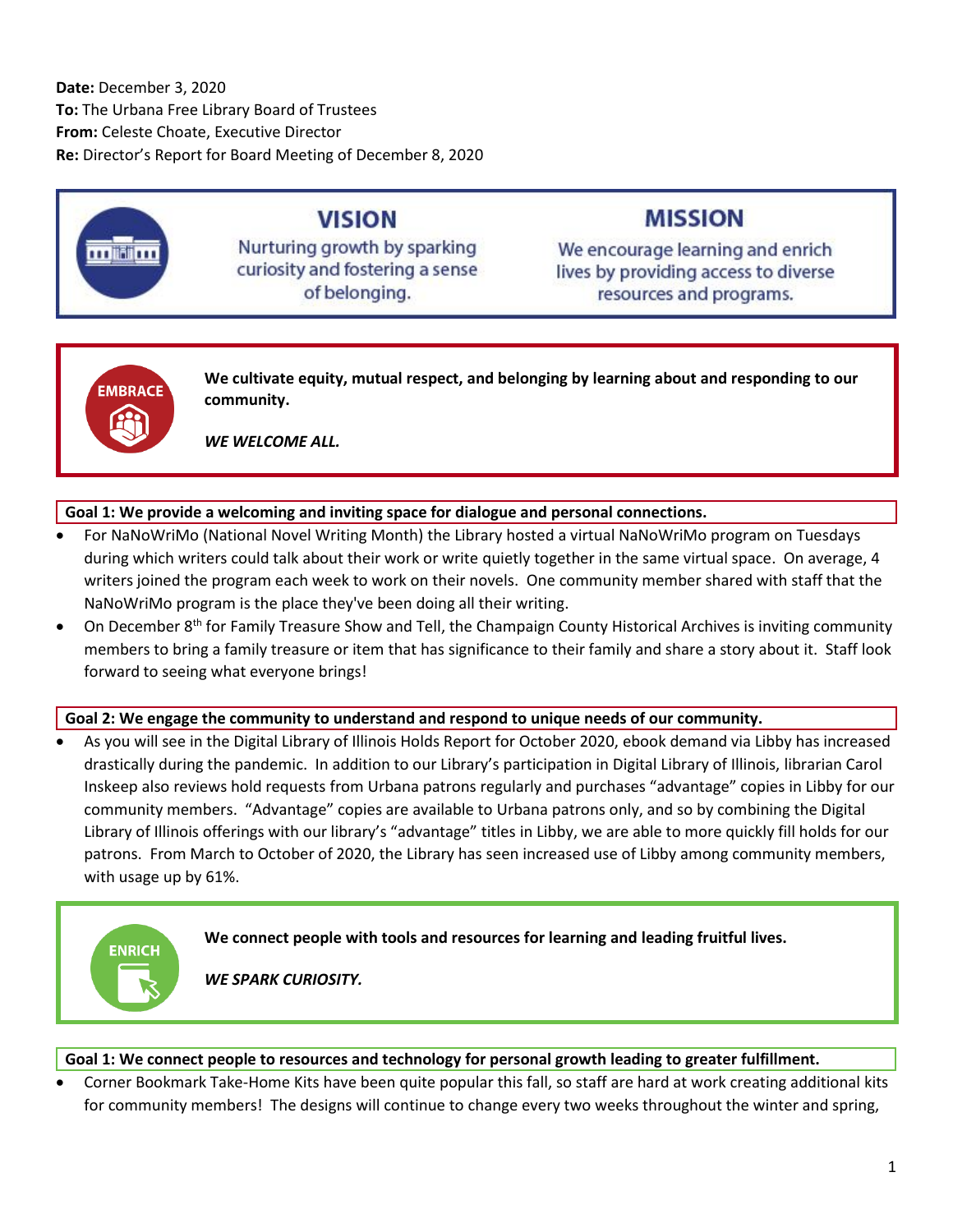and kits are available via curbside pickup so families can continue making them and collect all of the designs. One patron told staff that they make a special trip to the Library to get each kit!

 Qualifying Urbana School District #116 staff can now use their staff IDs as library cards, and USD#116 student ID cards will be implemented next! Currently, all USD#116 students can sign up for a library card by visiting the Library (via curbside pickup) and bringing a letter or email from the school to show they are a student. Once student IDs are enabled as library cards, the process will be simplified, as students won't need to fill out any forms or visit the Library before they are able to borrow digital materials.



- The Champaign County Historical Archives invites you to explore [our new online exhibit](https://urbanafree.omeka.net/exhibits), "From Homemaking to Municipal Housekeeping: 20th Century Women's Clubs in Champaign County." This fully-online exhibit showcases the variety of women's club collections held by the CCHA.
- [A new digital photo album](https://www.flickr.com/photos/98945443@N05/albums/72157710474665201) documenting Fred Turner's woodblock printed Christmas cards was created by CCHA staff and is now available for browsing.

#### **Goal 2: We expand horizons and facilitate knowledge exchange by offering diverse programs.**

- The Library is partnering with Riggs Beer Company to host Virtual Beer Tasting on December 20<sup>th</sup>. Matt Riggs will run a tasting of three of the company's beers, and community members can either purchase a tasting sampler from Riggs or attend sans beverage as Matt Riggs shares information about the brewing process.
- Winter Reading begins on December 13<sup>th</sup> and lasts until February 28<sup>th</sup>. This year's theme is "Light Up Your World with Reading." Participants can log their reading online through Beanstack, or younger readers can color shapes on a paper log for every 15 minutes they read or are read to. To keep everyone safe during the pandemic, participants can schedule a curbside pickup to collect their reading prize. We will be encouraging preschools and classes to participate as well as individuals. *Prizes are generously funded by the Friends of The Urbana Free Library.*
- CCHA's annual Beginning Genealogy workshop was held on Thursday, November 19<sup>th</sup>. The workshop's 20 attendees learned how to use primary sources to document their family histories.



**We help our community thrive by creating connections and working with partners.**

*WE CONTRIBUTE TO A STRONG SOCIAL FABRIC.*

#### **Goal 1: We make the community better for all by promoting diversity, equity and inclusion through our collections and programs.**

- In November, several programs focused on wellness. These wellness-centered programs included a talk on trauma and resilience with licensed mental health councilor Karen Simms, a cooking demonstration with Sarah Buckman from the Common Ground Food Co-op, and weekly chair yoga videos with Robin Goettel. In total, over 210 community members watched these programs. The cooking demonstration had an active chat on Facebook with over 50 comments, and all of the programs received warm comments from viewers expressing how much they enjoyed them. On December 13<sup>th</sup>, Sarah Buckman will return, in partnership with the Library, to offer the program Homemade Gifts, which will feature making brownies in a jar.
- Recently processed by CCHA staff, the [Orphan Trains Collection](https://archivescatalog.urbanafreelibrary.org/polaris/custom/Repository/233_OrphanTrain.pdf) is now available for browsing. In the second half of the 19th century, welfare organizations on the East Coast were looking for ways to find homes for orphaned and homeless children. Their solution, beginning in 1854, was to send children to rural areas across the country by train, primarily the Midwest. These trains have since been labeled "Orphan Trains," and many traveled to Champaign-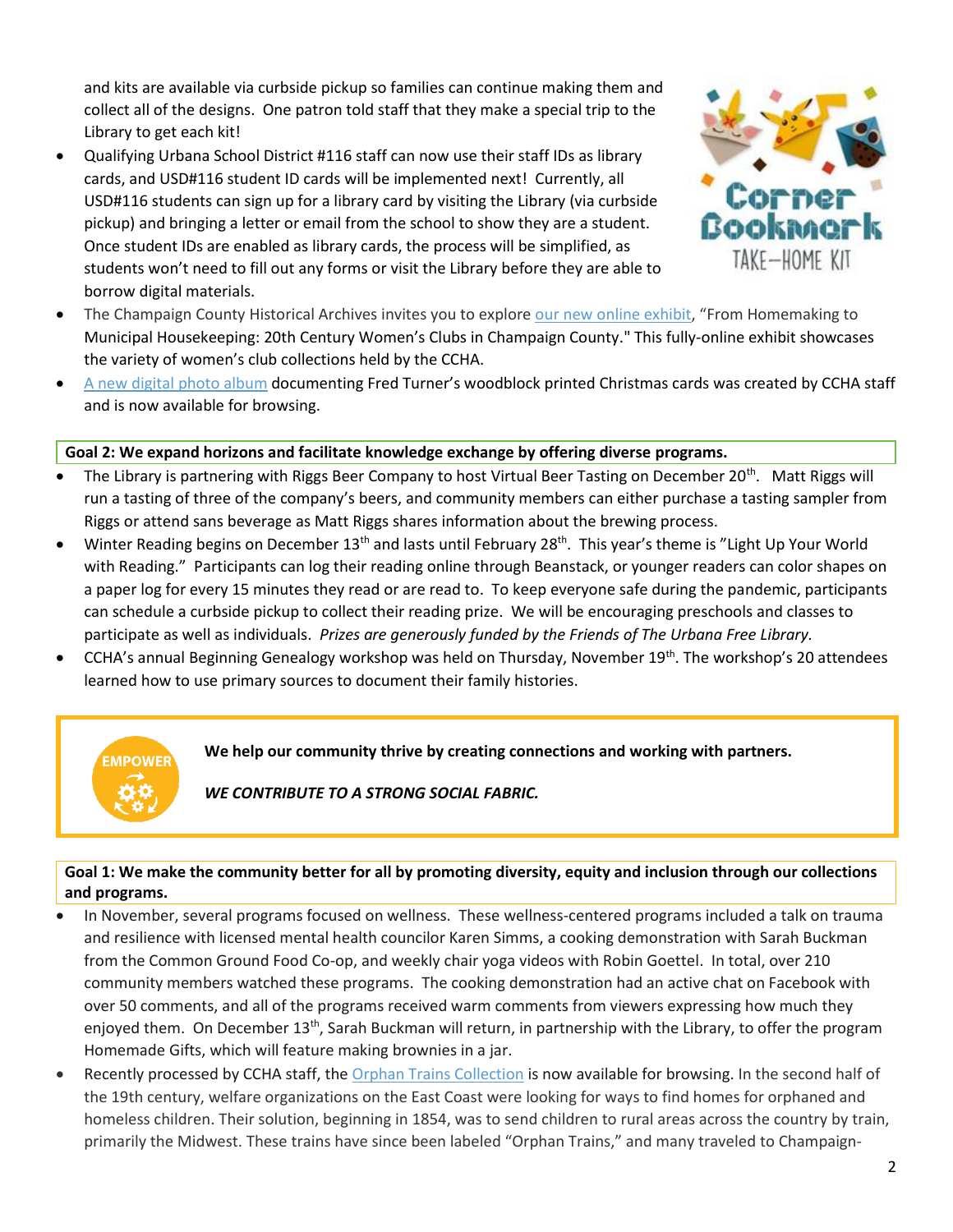Urbana and surrounding communities, where children were placed in homes to work, often on farms, and to receive an education.

#### **Goal 2: We stimulate connections and partnerships to create a vibrant, engaged community.**

- In collaboration with the Urbana Park District and the Public Service Archaeology & Architecture Program from the Department of Anthropology at UIUC, the Archives used local history detective work to identify and provide biographical information for names listed o[n ten gravestones that were recently unearthed](https://urbanafreelibrary.org/blogs/2020/10/22/uncovered-gravestones-leal-park) during a renovation project at Leal Park. The stones, which were once part of the Urbana Burying Ground from 1834-1870, were relocated and buried.
- On November  $7<sup>th</sup>$ , the Library and the U of I's School of Art and Design partnered to host a workshop for 22 community members on making crocheted coral. This craft blends art, science, and mathematics since crochet stitches can be used to recreate the hyperbolic geometry of coral found in oceans worldwide. The program supported The School of Art and Design's work to create a satellite crochet coral reef as part of the [Crochet Coral](https://crochetcoralreef.org/)  [Reef](https://crochetcoralreef.org/) project, and workshop attendees were encouraged to submit their crochet pieces, if desired. *This project was sponsored by the School of Art + Design Visitors Committee; the George A. Miller Visiting Artist Fund and Millercomm Lecture Series, sponsored by the Center for Advanced Study; the Frances P. Rohlen Visiting Artist Fund; the School of Art & Design; the College of Fine and Applied Arts; the Krannert Art Museum; the New Siebel Center for Design; The Carl R. Woese Institute for Genomic Biology; Champaign School District Unit 4; and Stratton Academy of the Arts.*



**We are mindful of the wide array of resources needed to serve evolving community needs and are transparent with our operations.**

*WE ARE A STRONG ORGANIZATION.*

#### **Goal 1: We steward our physical and financial resources to allow for growth and sustainability.**

- In accordance with the Finance Policy, the Board budgeted \$425,000 of restricted funds (Vincent Greene's \$300,000 gift and Helen Widick's \$125,000 gift) to be transferred to The Urbana Free Library Foundation once the Foundation put relevant policies in place. The Foundation reaffirmed its Investment Policy in September, which was also given a thumbs up from its Busey Wealth Management representative. The Foundation developing a scaffolded approach to its long-term investments with Busey (specifically those funds set aside for future building expansion). The Foundation also approved a Gift Policy at their August Board meeting. This month, staff have provided the Library Board a Gift Agreement between TUFL and TUFL Foundation Boards to write a check for the \$425,000 in restricted funds to the Foundation and establish guidelines for future use.
	- $\circ$  The Library Board could accept staff's recommendation and a check for \$425,000 will be written to the Foundation.
	- o The Board could choose not to accept staff's recommendation and the funds would remain in TUFL accounts.
- The Foundation's annual campaign kicked off in early November, and they have received a steady flow of donations. This is the second year of a two-year campaign to raise funds to refresh the Library's landscaping to incorporate the corner lot. Donors can give to the landscaping project or other Foundation projects, like the monthly concert series or author events. The Foundation is working with a volunteer to create a series of "Why I Give" videos to promote the Foundation. You can view the first one featuring Anna Merrit[t here](https://youtu.be/UfszTMwe33o) and the second one featuring Chip & Jayne Burkhardt and Tammie Bouseman [here.](https://www.youtube.com/watch?v=b08GP69hsYk&feature=youtu.be) Tuesday, December 1 is national #GivingTuesday, and the Foundation will have a series of social media posts. The annual campaign continues through the end of the year, but the Foundation accepts donations at any time.
- The Library received a \$500 grant from the Illinois State Library/Secretary of State to reimburse personal protective equipment purchases.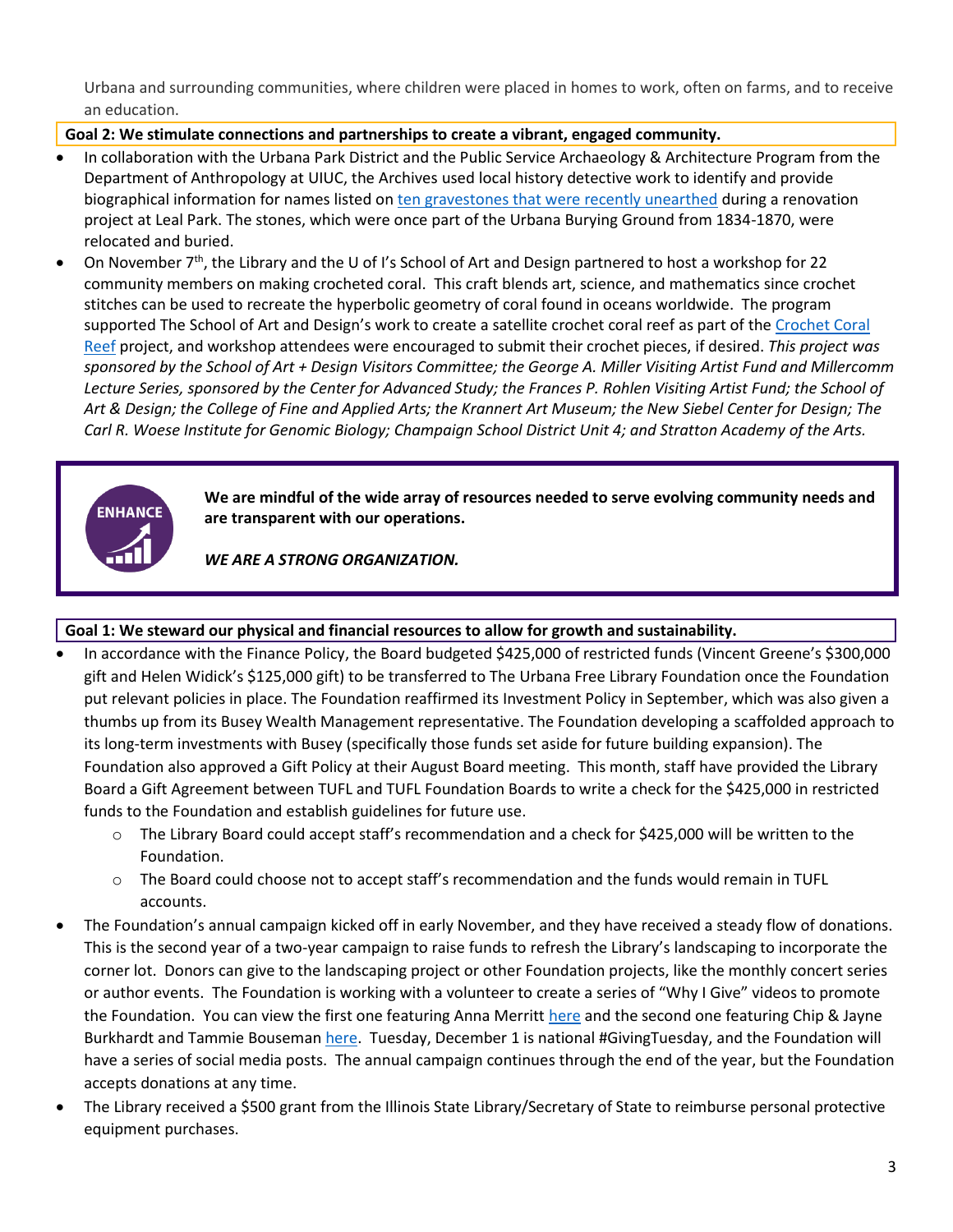**Goal 2: We cultivate continuous improvement among Board and staff members to create increased engagement, satisfaction, and retention.**

- Gloria Yen and Mark Pelmore participated in TUFL's New Library Board Member orientation.
- Donica Martin has been asked by the [Midwest Archives Conference](https://www.midwestarchives.org/) nominating committee to run for an open council member position. If elected, she would hold the position from 2021-2024. Donica has served as a member of MAC since 2015, participating in new member committees and presenting at two annual meetings.
- On December 9, Donica Martin will participate in a virtual panel discussion on the challenges new archivists face in the job market. The event is hosted by UIUC's iSchool.
- Rachel Fuller has been invited to serve on the Youth Services Forum Board, which supports youth-focused library professionals throughout the State of Illinois by providing training, networking, and other professional development opportunities.
- Celeste Choate has been invited to participate again on the [Director's University Committee](https://www.ila.org/events/directors-university-2020) in 2021. DU trains new library directors on administrative and leadership skills and is a joint project of the Illinois Heartland Library System, Illinois Library Association, Illinois State Library, and Reaching Across Illinois Library System.



**Look here for additional information and action item details that are outside of the scope of the strategic plan.**

#### **Requested FY21 Budget Amendment:**

If the Board approves Resolution 2020-16 to accept gifts, staff recommend amending the budget in the following way:

The Administrative Team proposes designating the \$35,000 in unrestricted gifts received from the Beth Armsey estate to the Library Trust Fund:

- Add \$35,000 to Donations/Contributions/Gifts revenue line 810-46300
- Add \$35,000 to Other Library Materials expense line 81080831-51990

| <b>Library eNewsletters:</b>                     |                                                 |
|--------------------------------------------------|-------------------------------------------------|
| December News & Events: https://conta.cc/2V1Ab5N | December Youth & Teen: https://conta.cc/37diSnK |
| December Archives Newsletter:                    |                                                 |
| https://conta.cc/2UQWdbh                         |                                                 |

#### **Other Library News:**

Tom's #Mailbag, Nov. 27, 2020 - Gravestones in Urbana park: [https://www.news-gazette.com/toms-mailbag/toms](https://www.news-gazette.com/toms-mailbag/toms-mailbag-nov-27-2020/article_10203de2-bbd9-52dc-8555-e659d27abe1c.html)[mailbag-nov-27-2020/article\\_10203de2-bbd9-52dc-8555-e659d27abe1c.html](https://www.news-gazette.com/toms-mailbag/toms-mailbag-nov-27-2020/article_10203de2-bbd9-52dc-8555-e659d27abe1c.html)

25 Things to Do During Thanksgiving Break in Champaign-Urbana: <https://www.chambanamoms.com/2020/11/11/champaign-urbana-thanksgiving-break/>

Switch on Those Holiday Lights – Champaign-Urbana Weekend Planner: <https://www.chambanamoms.com/2020/11/18/champaign-urbana-season-switch-on-holiday-lights/>

Coronavirus response – Some libraries closing their buildings starting Friday: [https://www.news](https://www.news-gazette.com/coronavirus/coronavirus-response-some-libraries-closing-their-buildings-starting-friday/article_f343304d-e1ad-5c33-8836-211bd6371cae.html)[gazette.com/coronavirus/coronavirus-response-some-libraries-closing-their-buildings-starting-friday/article\\_f343304d](https://www.news-gazette.com/coronavirus/coronavirus-response-some-libraries-closing-their-buildings-starting-friday/article_f343304d-e1ad-5c33-8836-211bd6371cae.html)[e1ad-5c33-8836-211bd6371cae.html](https://www.news-gazette.com/coronavirus/coronavirus-response-some-libraries-closing-their-buildings-starting-friday/article_f343304d-e1ad-5c33-8836-211bd6371cae.html)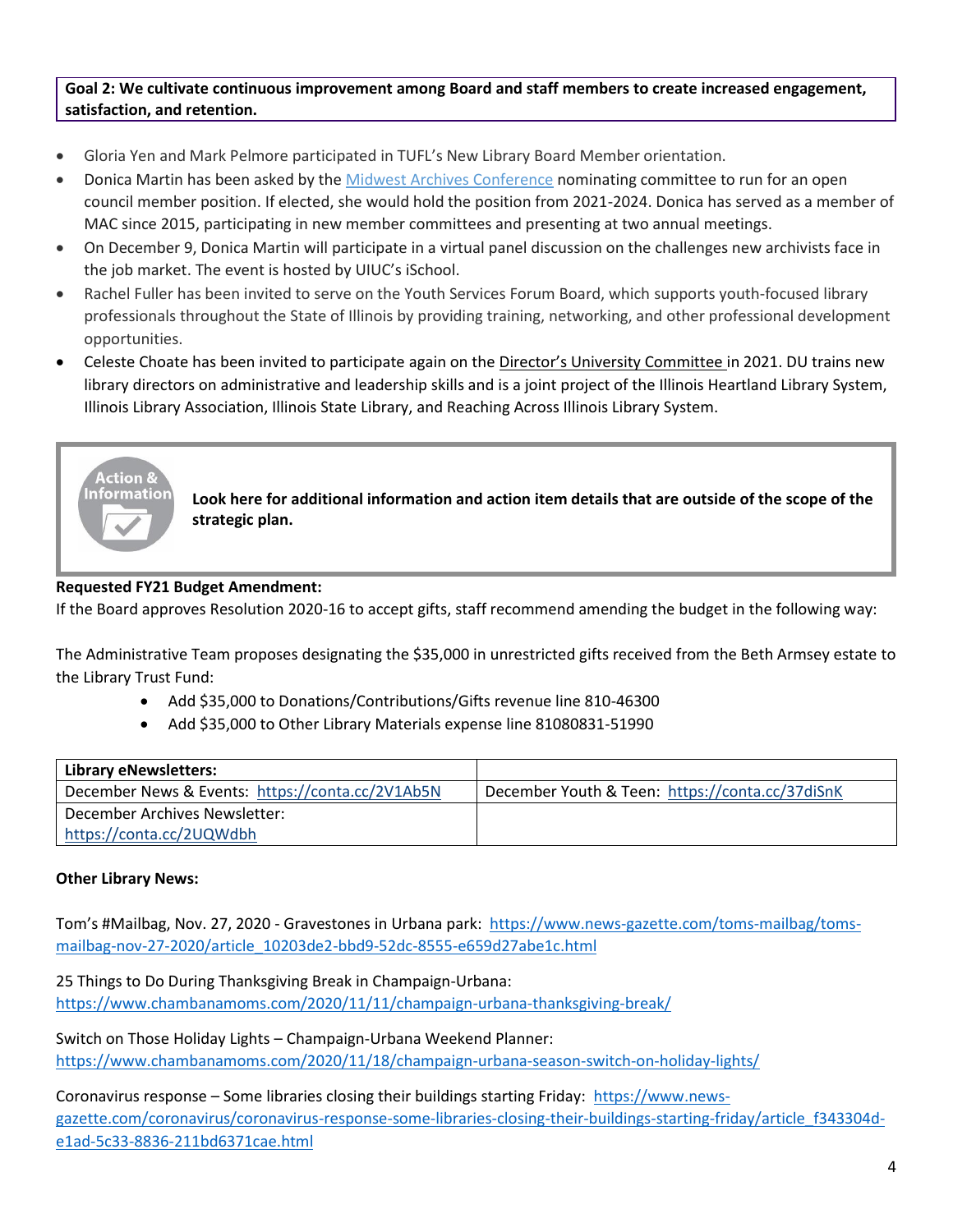Inside Out – Dunlap Orchard at the core of Savoy history: [https://www.news-gazette.com/news/local/history/inside](https://www.news-gazette.com/news/local/history/inside-out-dunlap-orchard-at-the-core-of-savoy-history/article_b6fdf821-de3a-50c5-95c3-dec5b5573e30.html)[out-dunlap-orchard-at-the-core-of-savoy-history/article\\_b6fdf821-de3a-50c5-95c3-dec5b5573e30.html](https://www.news-gazette.com/news/local/history/inside-out-dunlap-orchard-at-the-core-of-savoy-history/article_b6fdf821-de3a-50c5-95c3-dec5b5573e30.html)

Book Review – Becky Kasten: 'The Woman's Hour' a way to celebrate those who fought for the 19<sup>th</sup> Amendment: [https://www.news-gazette.com/arts-entertainment/books/becky-kasten-the-womans-hour-a-way-to-celebrate-those](https://www.news-gazette.com/arts-entertainment/books/becky-kasten-the-womans-hour-a-way-to-celebrate-those-who-fought-for-19th-amendment/article_acfa64ac-6208-5379-b3fa-bfe76115710a.html)[who-fought-for-19th-amendment/article\\_acfa64ac-6208-5379-b3fa-bfe76115710a.html](https://www.news-gazette.com/arts-entertainment/books/becky-kasten-the-womans-hour-a-way-to-celebrate-those-who-fought-for-19th-amendment/article_acfa64ac-6208-5379-b3fa-bfe76115710a.html)

Urbana Free Library closed to visitors: <https://newschannel20.com/news/local/urbana-free-library-closed-to-visitors>

Budget and current financial information is here: [http://urbanafreelibrary.org/your-right-know#fin,](http://urbanafreelibrary.org/your-right-know#fin) with FY21 financial reports here: [https://urbanafreelibrary.org/financial-reports.](https://urbanafreelibrary.org/financial-reports)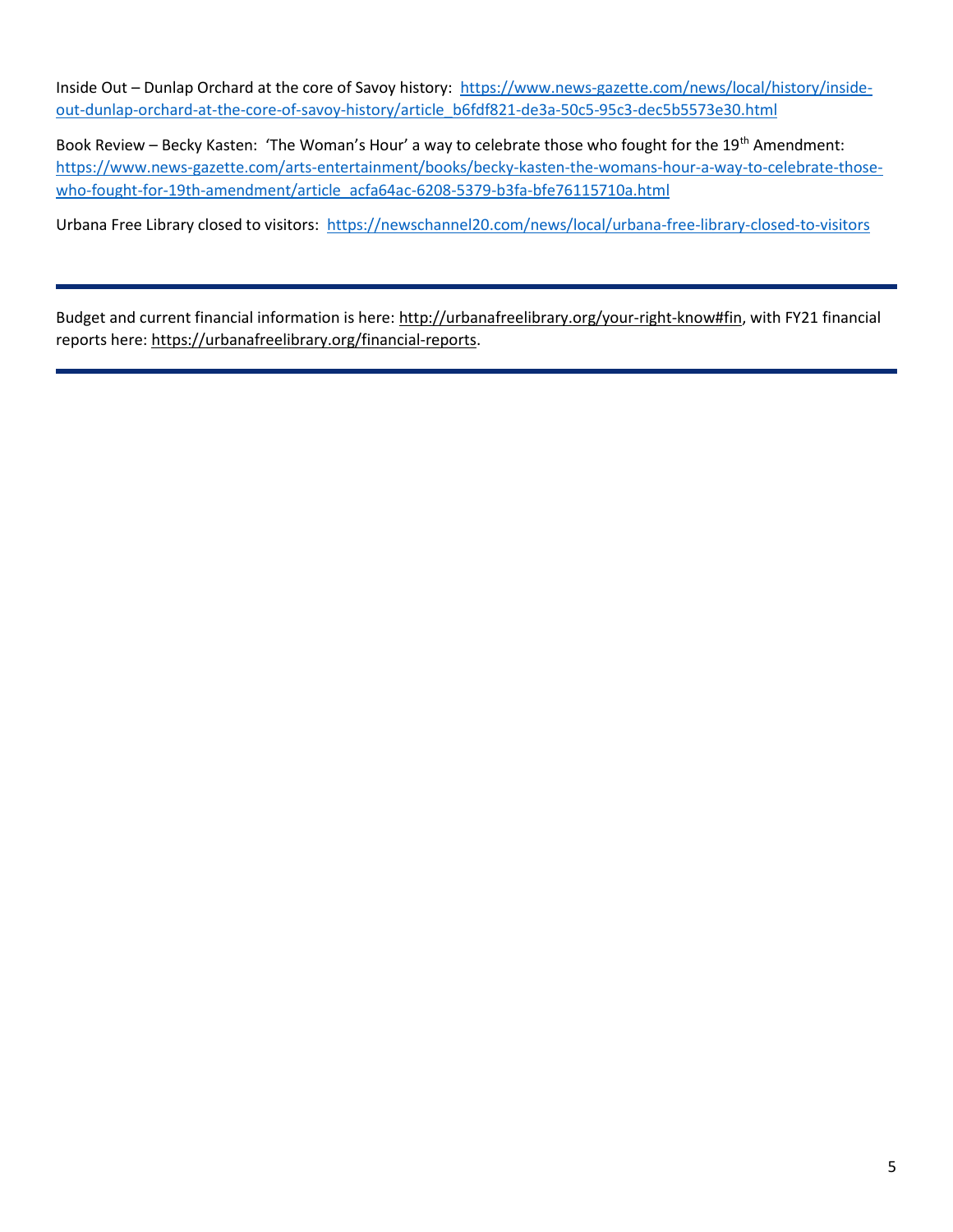# **Gift Agreement**



*Updated July 2020*

210 West Green Street Urbana, Illinois 61801-3283

Thank you for making a gift to The Urbana Free Library Foundation! Please complete this form and return it to the Library. (Return via email to Amanda Standerfer, Director of Development & Promotion: [astanderfer@urbanalibrary.org\)](mailto:astanderfer@urbanalibrary.org)

| Donor name(s):                | Donor email address:          |        |       |
|-------------------------------|-------------------------------|--------|-------|
| The Urbana Free Library       | administration@urbanafree.org |        |       |
| Mailing address:              | City:                         | State: | Zip:  |
| 210 West Green Street         | Urbana                        | IL     | 61801 |
| Phone number:<br>217-367-4057 |                               |        |       |

| In memory of     | Please notify (if applicable): |        |      |
|------------------|--------------------------------|--------|------|
| Mailing address: | City:                          | State: | Zip: |
| Phone number:    |                                |        |      |

# **Your giving method**

| Outright gift:                                                                                  |                                                                     |
|-------------------------------------------------------------------------------------------------|---------------------------------------------------------------------|
| Cash/check: \$425,000                                                                           | Non-cash gift: (Please provide a description or<br>estimated value) |
| Please make check payable to The Urbana Free Library Foundation.                                |                                                                     |
| For online gifts, please go to: <i>urbanafreelibrary.org</i> and click on<br>DONATE at the top. |                                                                     |
|                                                                                                 | Stocks/securities                                                   |